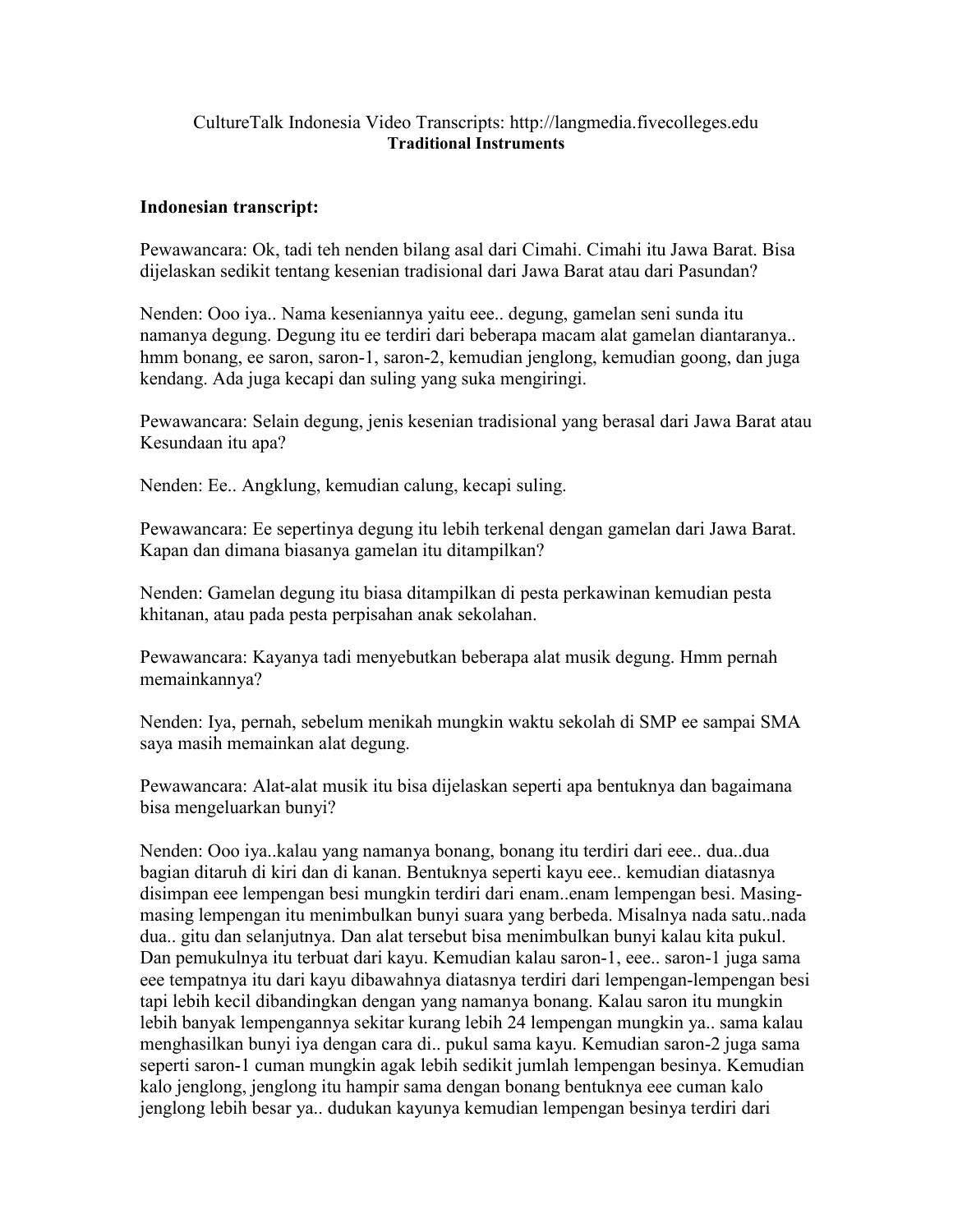enam lempengan. yang dikanan tiga lempengan, yang di kiri tiga lempengan. Itu juga sama menghasilkan bunyinya dengan cara dipukul sama kayu. Ada lagi yang namanya goong. Goong itu terdiri dari dua, goong yang besar dan goong yang kecil. Goong itu disimpan dengan cara digantung diantara kayu. Perbedaanya goong yang kecil dengan goong yang besar, kalau yang besar kalau dipukul itu suaranya lebih nyaring dibandingkan dengan goong yang kecil. Dan biasanya goong yang besar lebih jarang dipukul dibandingkan dengan goong yang kecil. Terus ada lagi yang namanya kendang, kendang itu sama seperti goong ada yang kecil dan juga ada yang besar. Kalau yang kecil terdiri dari dua atau lebih kalau yang besar biasanya sih satu. Dimainkannya biasanya oleh seorang laki-laki kalau.. kalau kendang. Kalau yang lainnya seperti goong, saron, bonang dan jenglong bisa dimainkan oleh laki-laki maupun perempuan.

## English translation:

Interviewer: Okay, You mentioned previously that you come from Cimahi. Cimahi is in West Java. Could you please explain a bit about traditional art from West Java or Pasundan<sup>1</sup>?

Nenden: Oh yes... The name of the art is uh...  $degung^2$ , the Sundanese gamelan is known as *degung. Degung* consists of several gamelan parts. Hmmm... *bonang*<sup>3</sup>, uh...saron<sup>4</sup>, saron-1, saron-2, and then jenglong<sup>5</sup>, then goong<sup>6</sup>, and also kendang<sup>7</sup>. There are also a zither and suling<sup>8</sup>.

Interviewer: Are there any other traditional artistic performances from West Java or Kesundaan besides degung?

Nenden: Uh... angklung<sup>9</sup>, and then *calung*<sup>10</sup>, kecapi suling<sup>11</sup>.

Interviewer: Uh...It seems that *degung* is more famously known as gamelan from West Java. When and where is the gamelan usually performed?

<sup>&</sup>lt;sup>1</sup> Pasundan stand for Sunda which is means areas in West Java where as Sundanese people live

 $2$  Degung [is a Sundanese](http://en.wikipedia.org/wiki/Sundanese) [musical ensemble](http://en.wikipedia.org/wiki/Musical_ensemble) that utilizes a subset of modified [gamelan](http://en.wikipedia.org/wiki/Gamelan) instruments with a particular mode of *pelog* scale.

 $3$  Bonang: two rows of seven small bulbous gongs. It differs from its Javanese counterpart in that the rows are each placed on either side of the player.

<sup>&</sup>lt;sup>4</sup> Saron: a high-pitched bronze metallophone with fourteen keys.

 $<sup>5</sup> Jenglong$ : six bulbous gongs suspended from the same frame.</sup>

<sup>&</sup>lt;sup>6</sup> Goong: gongs.

 $\frac{7}{1}$  Kendang: a double-headed drum and one of the primary instruments used in the [gamelan](http://en.wikipedia.org/wiki/Gamelan) ensembles.

<sup>&</sup>lt;sup>8</sup> Suling: a four-holed bamboo flute.

 $9$  Angklung: a musical instrument made out of two [bamboo](http://en.wikipedia.org/wiki/Bamboo) tubes attached to a bamboo frame. The tubes are carved so that they have a resonant pitch when struck. The two tubes are tuned to [octaves.](http://en.wikipedia.org/wiki/Octave) The base of the frame is held with one hand while the other hand shakes the instrument rapidly from side to side. This causes a rapidly repeating note to sound.

 $10$  Calun: a [bamboo](http://en.wikipedia.org/wiki/Bamboo) tube [xylophone](http://en.wikipedia.org/wiki/Xylophone) used in the [Sundanese](http://en.wikipedia.org/wiki/Sundanese_people) music of [West Java.](http://en.wikipedia.org/wiki/West_Java)

 $11$  Kecapi suling: a form of [Sundanese](http://en.wikipedia.org/wiki/Sundanese_people) music from [West Java.](http://en.wikipedia.org/wiki/West_Java) It is essentially [tembang Sunda](http://en.wikipedia.org/wiki/Tembang_Sunda) minus vocals, and also at interludes between songs at a typical Tembang Sunda performance.